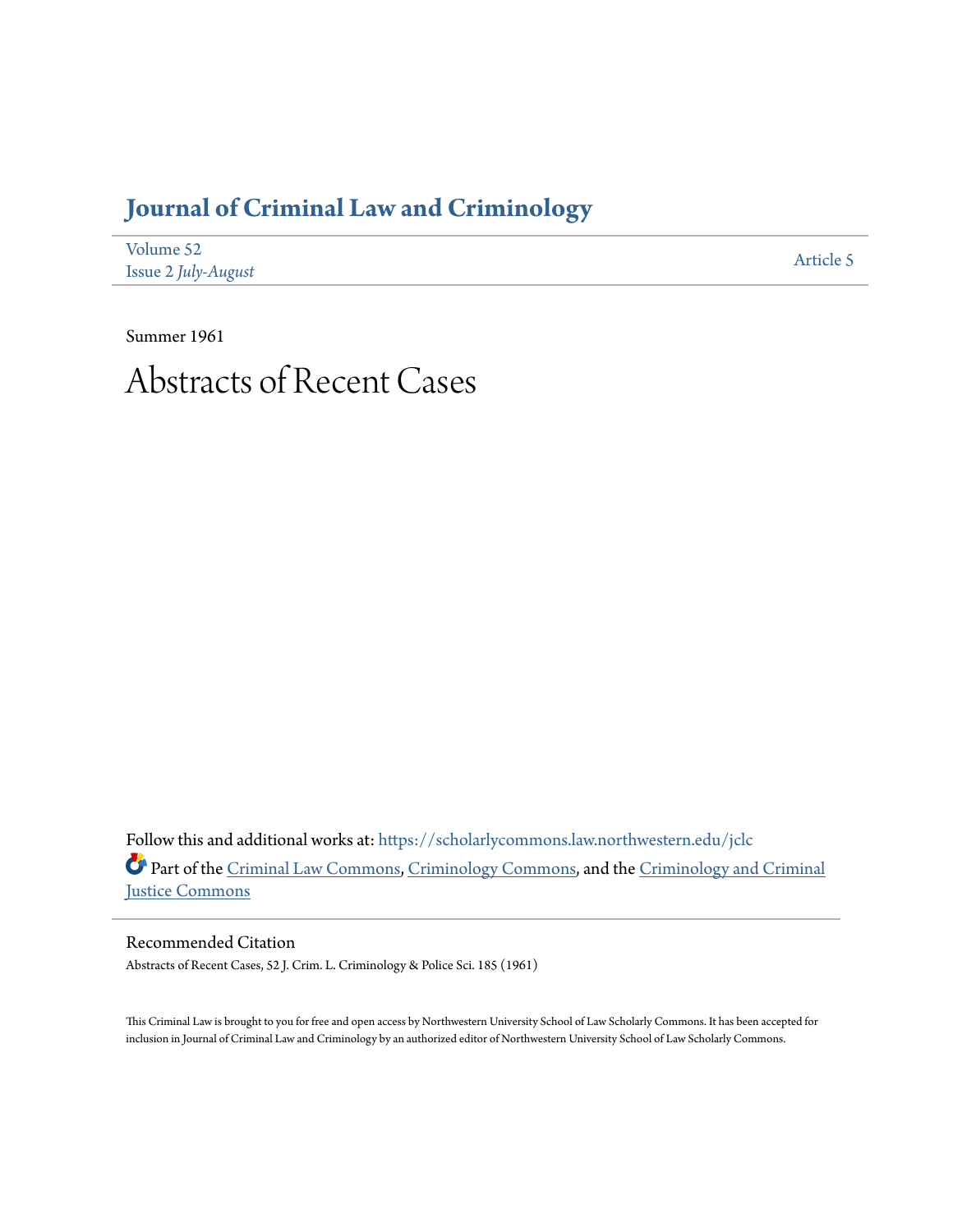### **ABSTRACTS OF RECENT CASES**

#### Abstractors

#### Richard K. Janger\* and Alan H. Swanson\*

Arrest, Search, and *Seizure-Channel v. United States,* **285 F.2d 217** (9th Cir. **1960).** Defendant was convicted of violating federal narcotics laws. On appeal, he contended that heroin seized in his room should not have been admitted into evidence because the police did not have a search warrant and defendant did not consent to the search while being questioned **by** the police at their station. The Court of Appeals reversed and remanded, holding that a search of a defendant's apartment without a warrant while defendant is still in custody can be lawful where defendant gives his unequivocal and specific consent but that where, as here, defendant, during an interrogation **by** the police, said either, **'q** have no stuff in my apartment and you are welcome to go search," or "You can go out and search the place," the police could not interpret this as an unequivocal and specific consent, and hence the heroin seized as a result of the unlawful search should not have been admitted.

Arrest, Search, and Seizure-United *States v. Gaitan,* **189** F. Supp. 674 **(D. Colo. 1960).** In **1958** defendant was convicted of narcotics violations **by** a federal court on the basis of evidence which had been illegally seized **by** city police officers. Subsequently, the defendant moved to vacate, set aside, or correct his sentence under 28 U.S.C.A. §2255, claiming that in light of *Elkins v. United States,* 364 U.S. 206 (1960) (where the Supreme Court held such illegally seized evidence inadmissible in federal prosecutions), he is entitled to relief because the exclusion under *Elkins* was for the purpose of enforcing rights guaranteed **by** the fourteenth amendment to the Federal Constitution. The District Court denied the motion, holding that in *Elkins,* the question was one of admissibility of evidence rather than constitutional enforcement and thus 28 U.S.C.A. §2255 was not available to defendant inasmuch as it affords relief when there is an infringement of constitutional

\* Senior Law Students, Northwestern University School of Law.

rights and not where the question raised is one of admissibility of evidence.

Arrest, Search, and *Seizure-People v. Faginkrantz,* 171 N.E.2d 5 (I1. 1961). Defendant was convicted of unlawful possession of burglary tools. On appeal, he contended that the trial court erred in denying his motion to suppress as evidence certain tools found -in his possession inasmuch as his consent to the search of his car was not a true consent, but rather a submission to the authority of police officers. The Supreme Court affirmed, holding that it was unnecessary to analyze the quality of defendant's consent because the defendant's unlikely explanation of his presence in an alley far from his home at 4:30 a.m. and his inability to produce any indicia of ownership of the car, coupled with his admitted criminal record and a history of burglaries in the alley, gave the police reasonable cause to believe that defendant was committing a crime and hence the search of defendant's car was not unreasonable.

Building Inspections-City *of St. Louis v. Evans,* 337 S.W.2d 948 (Mo. 1960). Defendants, a landlord and a janitor, were charged with violating a city ordinance prohibiting the obstruction of city inspectors in the discharge of their duties. From judgments of dismissal, the City of St. Louis appealed and contended that the trial court erred in holding that city ordinances providing for the entry and inspection of buildings for the purpose of administering ordinances relating to public health, safety, and welfare were violative of the Missouri constitutional provisions against self-incrimination, double jeopardy, and unreasonable searches and seizures, as well as the due process clause of the fourteenth amendment. The Supreme Court, affirming in part and reversing in part, held that the Missouri constitutional provisions and the federal due process clause do not prohibit a city from enacting ordinances prescribing regulations for the promotion of the health and welfare of people, including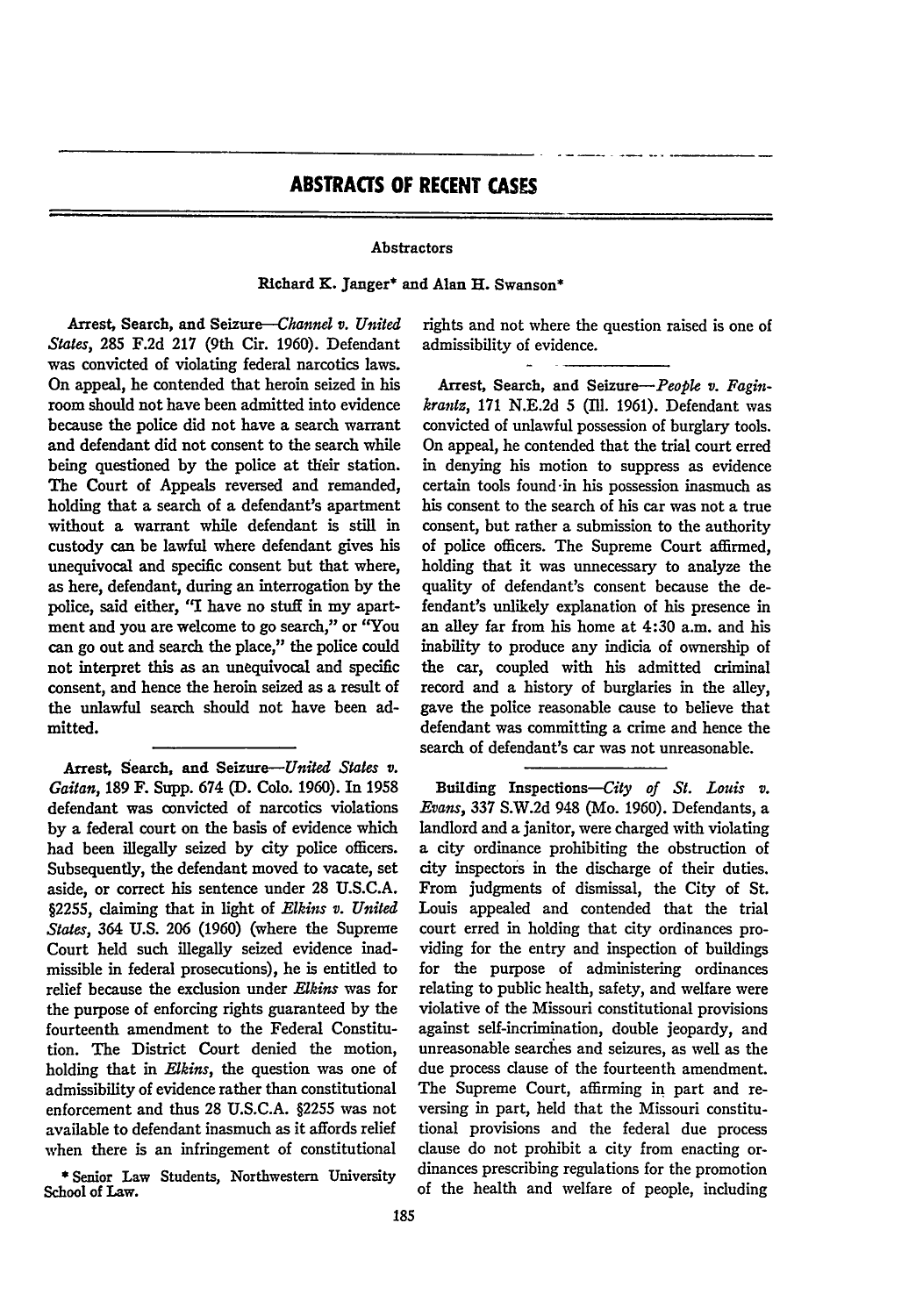provisions for the reasonable entry and inspection of buildings.

"Common Thief"-State v. *Cherry,* 167 A.2d 328 (Md. 1961). Defendant was indicted for being a "common thief" but the trial court granted his motion to quash the indictment on the ground that the statute imposing a duty on police officials to arrest all persons whom "they shall know or have good reason to believe are common thieves" violated both the federal and state due process clauses, inasmuch as the statute failed to set out any positive guides or definite standards for determining the guilt of a person charged with being a "common thief." On appeal, the State contended that the statute was not so vague and indefinite as to run afoul of the state and federal due process clauses. The Court of Appeals reversed and remanded, holding that although the statute did not define "common thief," the term nevertheless had a sufficiently technical and well established meaning in law (i.e., a person who is "habitually and by practice" a thief) so that in conjunction with the remainder of the statute, the term fixed an ascertainable standard of guilt sufficiently definite to satisfy the requirements of due process.

Conspiracy-United *States v. Bufalino,* 285 F.2d 408 **(2d** Cir. 1960). Defendants were convicted of conspiring to commit perjury and obstruct justice by giving false and evasive statements before federal grand juries. On appeal, they contended that the evidence was insufficient to prove any conspiracy among the defendants to lie about their purpose in gathering at Apalachin, New York. The Court of Appeals reversed the convictions, holding that although the government's evidence may have justified a finding that at least some of the defendants lied as to their purpose for meeting, it did not support a finding that the defendants agreed to lie, nor did the government prove that defendants knew or should have known at the date they met that they would be asked to testify as to the subject matter of their Apalachin meeting.

Contraceptives-Trubeck *v. Ullman,* **165 A.2d** 158 (Conn. 1960). Plaintiffs brought an action for a declaratory judgment to determine the constitutionality of Connecticut statutes prohibiting the *use* of contraceptives, and the counseling or abetting of such use. A demurrer to the complaint was sustained, whereupon plaintiffs appealed. The Supreme Court of Errors found no error and held that such statutes are valid as a proper exercise of the police power and do not invade rights guaranteed by the fourteenth amendment to the Federal Constitution.

Disorderly Conduct-Drews v. *State,* **167** A.2d 341 **(Md. 1961).** Defendants, two white men, a white woman and a Negro woman, were convicted of violating a disorderly conduct statute by disturbing the peace in a place of public amusement. On appeal, they contended that since the privately owned amusement park would not admit Negroes it therefore could not be regarded as a "place of public resort or amusement" within the meaning of the Maryland disorderly conduct statute. The Court of Appeals affirmed, holding that a privately owned amusement park is a "place of public resort or amusement" under the statute and the regular exclusion of Negroes did not keep the park from coming within the terms of the statute.

Double Jeopardy-Crawford v. United States, **285 F.2d 661 (D.C.** Cir. **1960).** Defendant was convicted of operating a lottery (a felony) and knowingly possessing lottery slips (a misdemeanor). On appeal, he contended that the trial court erred when, after determining that certain jurors had voted on the misdemeanor but not on the felony charge, it set aside the entire verdict, ordered a new trial, and refused to accept defendant's plea of former jeopardy. The Court of Appeals affirmed, holding that defendant's right to be free from jeopardy after a jury renders its verdict is not absolute and that the trial court had discretion to refrain from sentencing on the verdict as rendered and, instead, to set aside the entire verdict and order a new trial where, as here, the jury exhibited a considerable degree of confusion as to what it had done and could not be reassembled.

Double Jeopardy-Commonwealth v. *Taylor,* **165 A.2d** 134 (Pa. **1960).** Defendant was convicted on three counts, the first charging assault on one DiCicco with intent to rob, the second charging aggravated assault and battery on DiCicco and assault with intent to murder, and the third charging aggravated assault and battery on Di-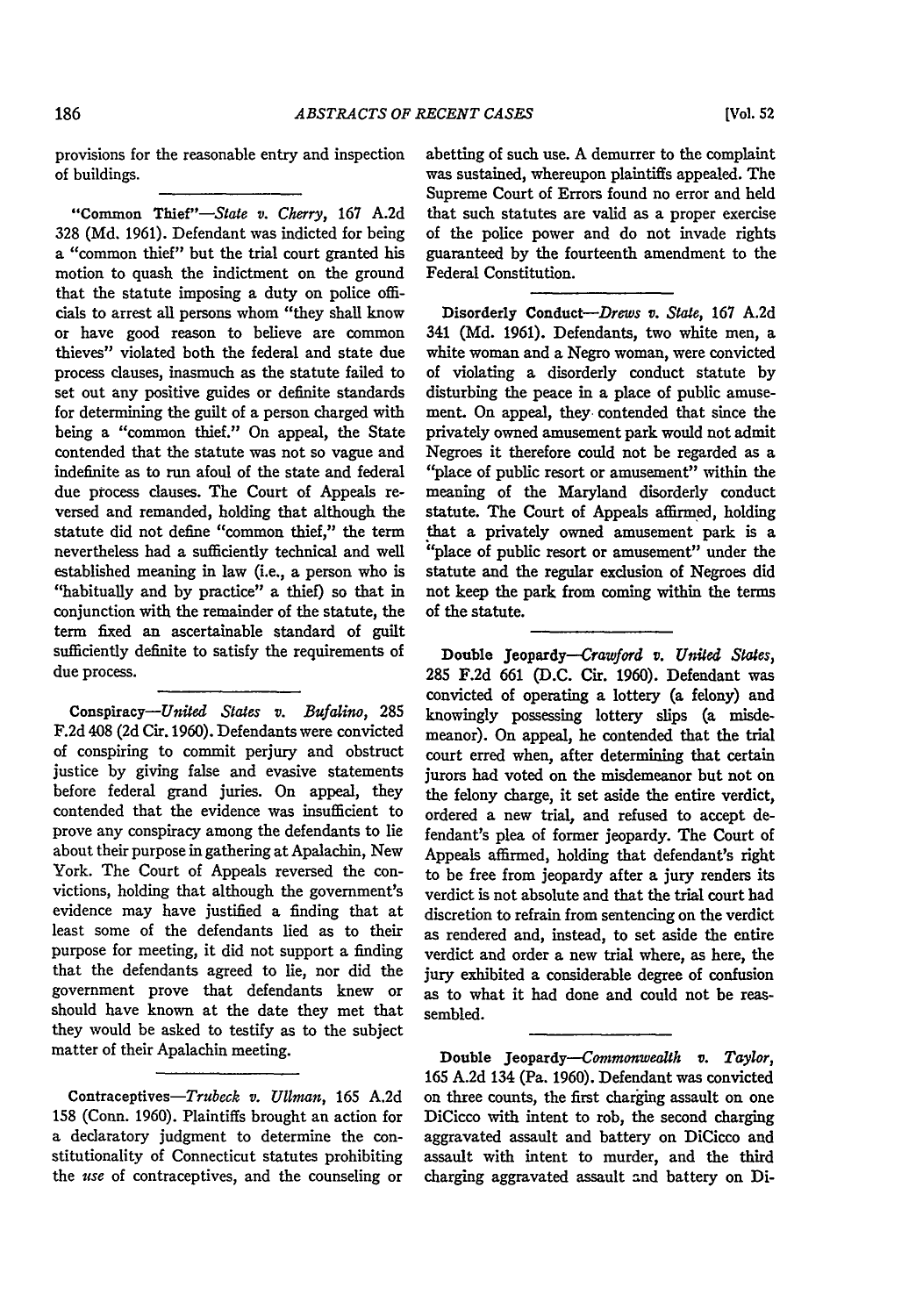Cicco's wife. On appeal, defendant contended that the trial court erred in imposing three separate sentences on the three counts because all three counts allegedly involved the same crime arising out of one transaction. The Superior Court dismissed the appeal, holding that the test of whether one criminal offense has merged into another is whether one crime necessarily involves the other and not whether the two criminal acts are successive steps in the same transaction, and therefore where defendant, armed with a revolver, entered a business establishment, announced that there was a holdup, and shot DiCicco and DiCicco's wife, defendant was properly charged with three separate crimes.

Felony Murder-Commonwealth v. *De Moss,* **165 A.2d** 14 (Pa. 1960). Defendant was convicted of first degree murder. On appeal, he contended that the only evidence connecting him with the robbery and homicide of an elderly widow was that he had been *in* association, prior to and subsequent to the happening of the robbery and homicide, with the persons who actually participated in both crimes. The Supreme Court affirmed, holding that even though defendant did not take part in the actual robbery and killing, the evidence nevertheless showed that he was an active participant in the conspiracy to rob, and this was sufficient to convict him of first degree murder since co-conspirators are all liable for a killing which takes place in the course of a robbery even though the death of the victim was not planned. One judge dissented.

Fingerprinting-United *States v. Krapf,* **285** F.2d 647 **(3d** Cir. 1961). Defendant, on a plea of guilty, was convicted of the misdemeanor of knowingly and wilfully violating I.C.C. regulations dealing generally with brake, systems required on truck-tractors moving in interstate commerce. At the close of the sentenceing proceeding in which he was awarded probation, defendant refused to be fingerprinted by the United States Marshal, whereupon the district court ordered the defendant to submit to such fingerprinting. On appeal, defendant contended that the Marshal's right to fingerprint is derived solely from 28 U.S.C.A. §549 which limits the Marshal's power to that possessed by a sheriff in the state where the Marshal is located (New Jersey) and that New Jersey did not consider defendant's crime of

such a nature as to warrant fingerprinting. The Court of Appeals, affirming the order to fingerprint defendant, held that the Marshal's power to fingerprint is derived from the power to discharge duties imposed upon him by the Attorney General, as well as 28 U.S.C.A. §549, and that since fingerprinting is not a punishment but a means of facilitating identification and enforcement of federal law, there is no reason to distinguish in this connection between federal crimes which are merely mala prohibita and those which are mala in se.

Illegal Detention--Tate *v. United States,* **283 F.2d 35 (D.C.** Cir. 1960). Defendant was convicted of entering a hospital and stealing property. On appeal, defendant contended that the trial court erred in permitting the prosecution, on rebuttal, to submit statements alleged to have been made **by** defendant to the police during an unnecessary delay between his arrest and the preliminary hearing. The Court of Appeals affirmed the conviction, holding that where the defendant takes the stand to testify, the *McNabb-Mallory* doctrine does not require the exclusion of prior contradictory statements made during a period of alleged illegal detention when such statements are introduced for impeachment purposes only.

*Insanity-United States v. Amburgey,* 189 F. Supp. **687** (D.D.C. 1960). After being convicted of forgery, defendant moved for either acquittal **by** reason of insanity or a new trial. He contended that since on trial he had produced some evidence of mental illness, the government had the burden of proving beyond a reasonable doubt his sanity at the time of the crime. The District Court, in ordering a new trial, reversed its own ruling made during the trial that, in order to put the burden of proving sanity on the prosecution, the defendant must not only produce (1) "some evidence" of mental illness *but also* (2) "some evidence" that the crime was the *product* of the alleged mental illness. The Court concluded instead that, under the *Durham* rule, the defendant, in order to raise the defense of insanity, need only produce evidence of mental illness and that, for purposes of shifting the burden to the prosecution, it will then be presumed that the crime was the product of the alleged mental illness. The Court's opinion also includes a detailed, annotated discussion of the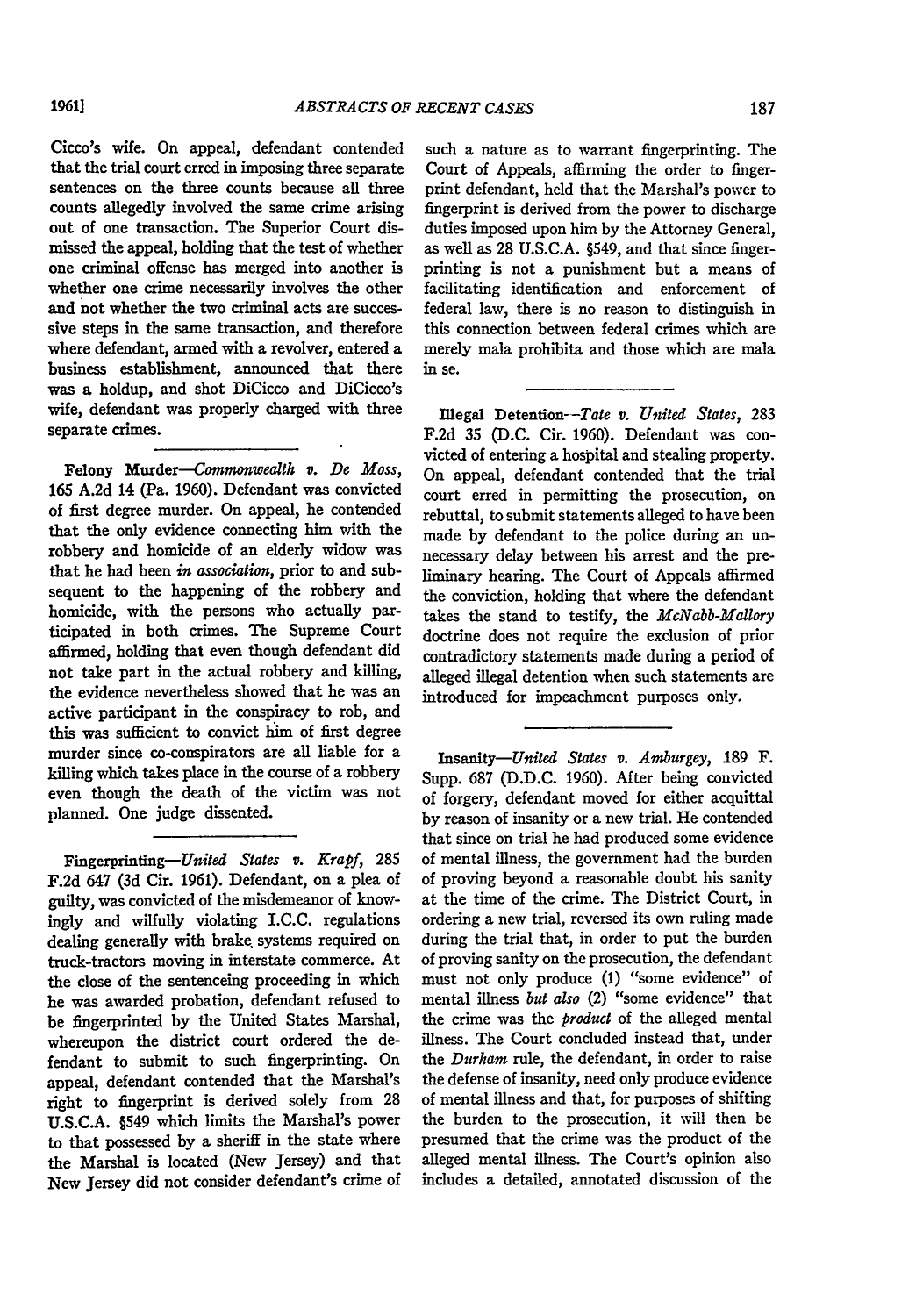respective functions of the expert medical witness and the trier of facts under the *Durham* rule.

Involuntary Manslaughter-Palmer *v. State,* 164 A.2d 467 (Md. 1960). Defendant was convicted of involuntary manslaughter. On appeal, she contended that her conduct in allowing her paramour to inflict upon her 20-month-old child a number of beatings which finally resulted in the child's death did not constitute gross, or criminal, negligence, and that her negligence, if any, was not a proximate cause of the death. The Court of Appeals affirmed, holding that defendant was guilty of gross or criminal negligence in permitting the prolonged and brutal beatings of her child, and that her failure to remove the infant from the peril supported the lower court's finding that her negligence was a proximate cause of the child's death.

Involuntary Manslaughter-People *v. Marshall,* 106 N.W.2d 842 (Mich. 1961). Defendant, who had permitted a drunk to drive his (defendant's) automobile, was convicted of the involuntary manslaughter of a person who was killed in an auto accident caused by the drunk while driving defendant's car. On appeal, defendant contended that he could not be found guilty of involuntary manslaughter on these facts especially since he was at home in bed at the time of the accident. The Supreme Court set aside the verdict of involuntary manslaughter but held that defendant was properly convicted of the misdemeanor of knowingly permitting one's car to be driven by a person who is under the influence of intoxicating liquor.

Involuntary Manslaughter-State *v. Sealy,* **117** S.E.2d 793 (N.C. 1961). Defendants were convicted of involuntary manslaughter based on an automobile collision. On appeal, defendants claimed that the trial court erred when it instructed the jury that they could find defendants guilty if they found that defendants violated the statute relating to stopping at stop signs, and that such violation was the proximate cause of the deaths. The Supreme Court ordered a new trial, holding that the instruction was erroneous because unintentional violation of the statute, by itself, would not constitute culpable negligence and that the jury must also find that defendants acted with a thoughtless disregard of consequences or with a heedless indifference to the safety of others.

Juries-Holmes *v. United States,* 284 **F.2d 716** (4th Cir. **1960).** Defendents, Holmes and Bedami, convicted of interstate transportation of stolen automobiles, moved for a new trial, but it was denied. On appeal, defendants contended that the trial court erred in not granting a new trial because the deputy marshal had improperly communicated prejudicial information to the jury. The Court of Appeals reversed and remanded, holding that where the deputy marshal, when asked by a juror where the defendants were staying, said that Bedami was serving a six year jail sentence, it was clear that the deputy marshal improperly informed the jury of a prior conviction of one of the defendants, and where a finding of guilty was so dependent upon the connection between the two defendants, collateral information dearly prejudicial to Bedami was also harmful to Holmes.

Public *Trial-Rynwlds v. State,* 126 So.2d 497 (Ala. 1961). Defendant was convicted of indecent molestation of a child under the age of sixteen. On appeal, defendant contended that he was deprived of his constitutional right to a public trial when the trial judge excluded from the courtroom all children under the age of eighteen. The Court of Appeals reversed and remanded, holding that the trial judge's order of exclusion went beyond the dictum of a previous Alabama decision which stated that children of "tender years" could be excluded and therefore operated to deprive defendant of his constitutional right to a public trial.

Right to *Counsel-McNel av. Culver,* 81 Sup. Ct. 413 (1961). After being convicted of assault to murder in the second degree by a Florida state court, defendant filed a petition for a writ of habeas corpus with the Florida Supreme Court, but it was denied without a hearing. On certiorari, defendant claimed that he was denied due process under the fourteenth amendment to the Federal Constitution by virtue of the Florida Supreme Court's refusal to permit him a full hearing and the trial court's refusal to appoint counsel. The Supreme Court held that where the record showed defendant's ignorance, indigence, mental illness, and complete unfamiliarity with law and court procedures, plus the trial judge's scant assistance, the state court was obliged to grant a hearing and if the alleged facts were true, trial court's denial of counsel constituted a denial of due process.